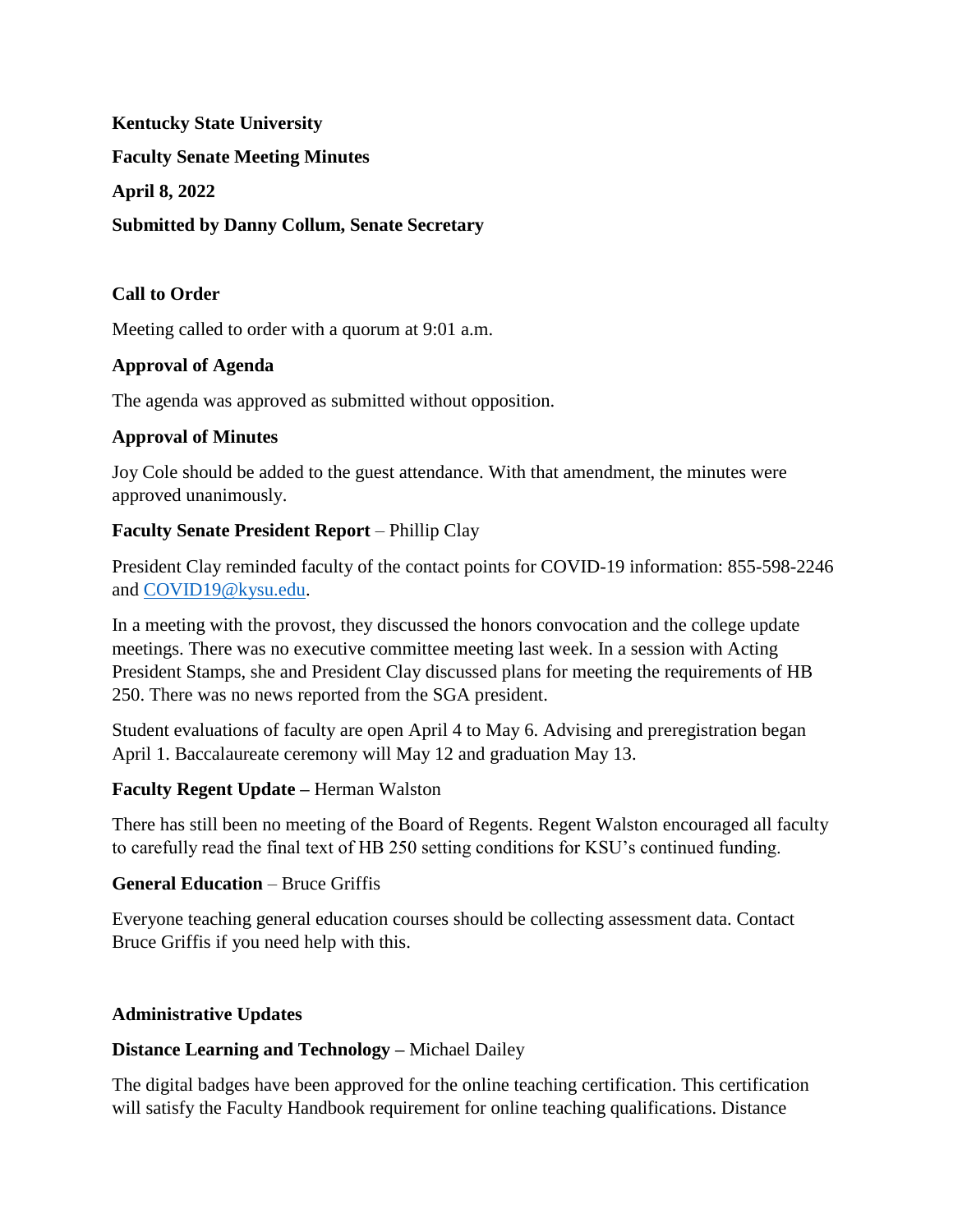Learning will continue to work on training faculty through resources offered by ACUE (Association of College and University Educators). A carousel model is being considered for online graduate programs. More to come soon regarding graduate programs.

## **Health and Safety –** Samantha Todd

Franklin County is now in the Green category for COVID 19 spread, as are our surrounding counties. Masks are optional, but still required in classrooms. An influenza case was just diagnosed in a student. More COVID 19 variants are evolving, so the pandemic is not over. A fourth booster for people over 50 years old or with certain chronic health conditions has been approved. However, in one study the effectiveness of the additional booster was found to only last four weeks.

Next Thursday there will be a Stress Management event. April 27 is Denim Day for Sexual Assault Awareness. Free STD testing will be offered.

Nurse Todd is retiring May 19, 2022. The notice for her replacement is already posted.

Senate President Clay noted that this was a sad day for KSU.

## **Career Services** – Tonika East

Farm Bureau was on campus for last week's Recruitment Wednesday. Next week will be Amazon, followed by Havas, a Chicago ad agency. The Thurgood Marshall Leadership Institute will also be recruiting KSU students this month. All these events are held in the Handshake app.

### **Dual Credit** – Kristopher Grimes

A policy document will soon go out to everyone involved with Dual Credit. It will also be brought to the Faculty Senate at the last meeting this semester. He is working on stronger pathways to KSU enrollment for Dual Credit students, including the possibility of having Dual Credit students in regular KSU classes, not only in designated "Dual Credit" sections.

### **Academic Affairs** – Berkeley King

Micah Glenn, who had been overseeing grants and sponsored programs, has left KSU. The position is being advertised. Noel Novelo will be the contact person for grants matters in the interim.

### **Faculty Senate Committee Reports**

# **Academic Policy Committee –** Kristopher Grimes

APC brought two action items. The first is a minor revision of the "Incomplete" policy. The changes would make it clear that the instructor has the right to approve or disapprove an Incomplete request and that the student must "bear the costs" for any additional materials or lab fees associated with completing the course work.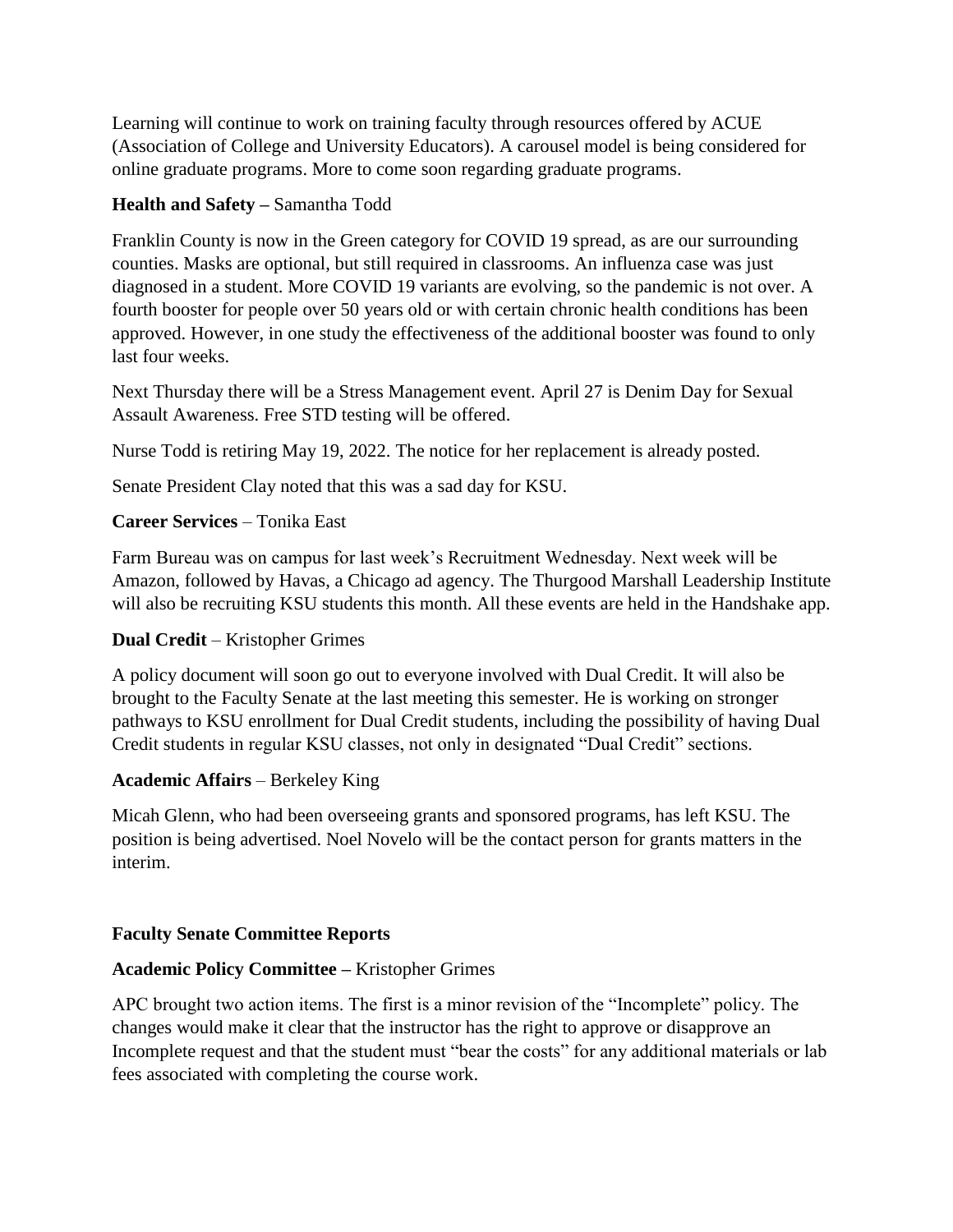This passed with 17 voting yes and no opposition or abstentions.

Next came a change to Internship Guidelines that lowered the required GPA for an internship from 3.0 to 2.5. This passed with 15 votes for it and no opposition or abstention.

# **Curriculum Committee** – Changzheng Wang

The Curriculum Committee brought an action item making a substantial program change for the English major. This change reduces the number of possible concentrations in English from four to three and incorporates the new courses and course changes passed at the last Senate meeting. The English major program change was approved with 15 votes in favor and no opposition or abstentions.

# **Professional Concerns Committee –** Gary Stratton

Thanks to Peter Smith for his work on the Ad Hoc Budget Committee. The Ad Hoc Committee has now dissolved, and BASC will continue to represent the faculty in the budget process.

The committee drafted a letter to Aaron Thompson at CPE and to Acting President Stamps expressing concern about the suspension of the tenure and promotion process this year and asking them to reconsider that decision. This letter from the Professional Concerns Committee has now been sent.

The committee also sent a letter to Facilities about trash on campus, which, in some cases, is drawing pests.

PCC presented an action item adding to the Faculty Handbook a requirement for mentoring program for new faculty to operate at either the school or division level. Mentoring of new faculty will not be compensated, but will count as "service" in faculty evaluations.

This item passed with 15 voting yes, and no opposition or abstention.

# **Budget and Academic Support Committee –** Jennifer Ballard-Kang

At its last meeting, BASC was joined by Penny Peavler, a consultant for the Frankfort city government. She shared the city's strategic plan and asked us to look at it and think of ways the university could work with the city . She will be setting up networking opportunities for KSU faculty and Frankfort city representatives.

The grant workshop previously scheduled for April 8 has been postponed due to Micah Glenn's resignation from the university.

BASC has made some progress on the issue of course fees being turned over to academic units. The VP of Finance, Gerald Shields, says that for this year chairs should calculate anticipated course fees and put those in their budget request.

This is a temporary fix and needs to be written into the Business Manual. We will follow up on that next year.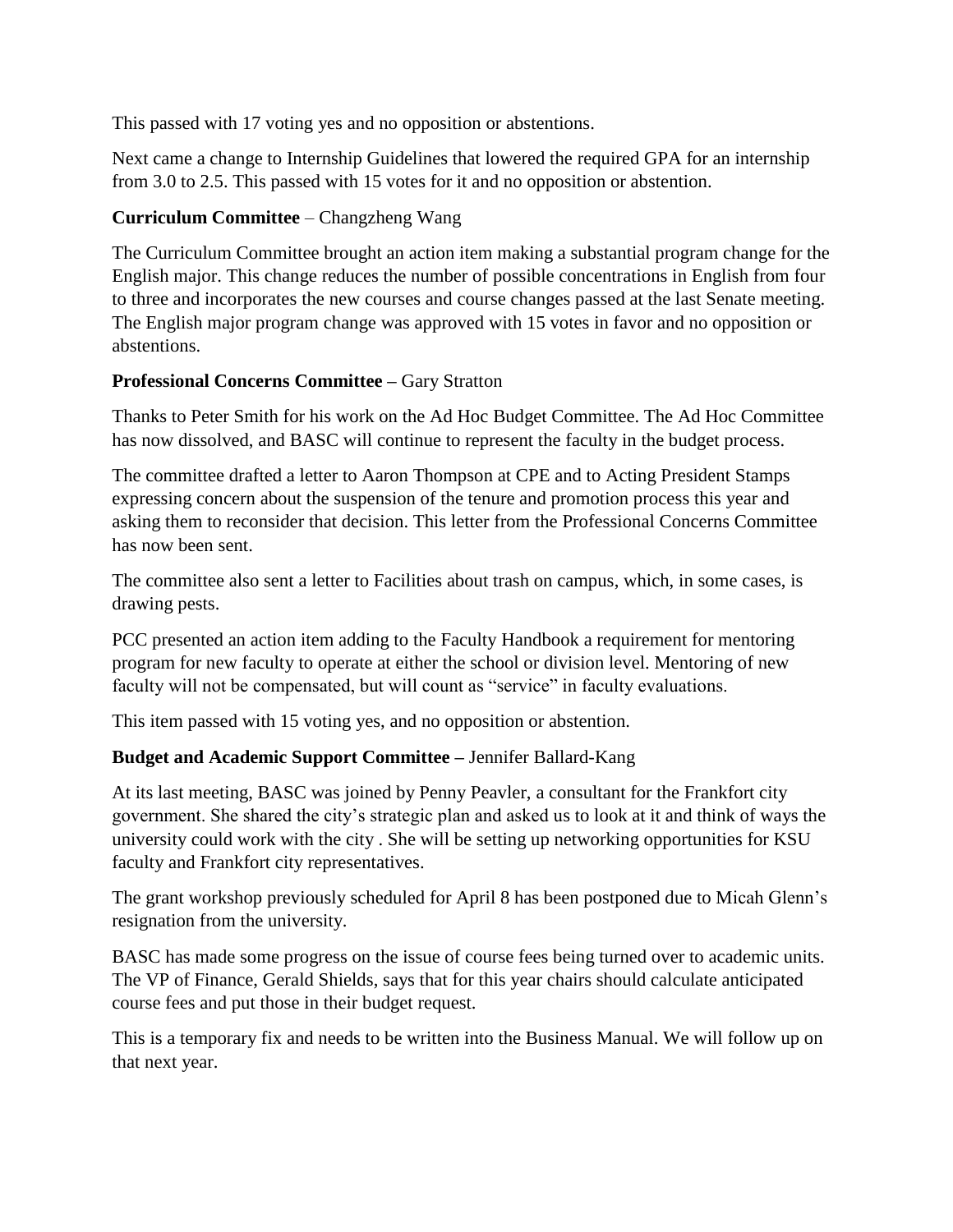In response to a question from the floor, Senator Ballard-Kang reported that VP Shields said fee estimates should not be based only on past enrollments. Chairs should check with admissions about anticipated enrollment.

#### **Other Business**

Regent Walston was asked when he expected that the new Board of Regents would meet. He said he didn't know yet, possibly within two weeks.

The full Senate will meet again April 22, 2022.

#### **Adjournment**

The Senate adjourned at 10:35 a.m.

#### **Attendance**

#### **Senators**

| Phillip H Clay        | <b>Bruce Griffis</b> |
|-----------------------|----------------------|
| Barbara Witty         | Nkechi Amadife       |
| <b>Bobby Walter</b>   | James Obielodan      |
| Mary Barr             | Noel Novelo          |
| Daniel D Collum       | Nancy Capriles       |
| Gavin Washington      | Fariba Bigdeli-Jahed |
| Kristopher R Grimes   | <b>Shawn Lucas</b>   |
| <b>Gary Stratton</b>  | Fariba Kashan        |
| Buddhi Gyawali        | Changzheng Wang      |
| Rozina Johnson        | Rene Desborde        |
| Jennifer Ballard-Kang | Alexander Lai        |

#### **Excused**: Keith McCutchen, Jens Hannemann

#### **Guests**

| Herman Walston | Yun Jiang      |
|----------------|----------------|
| Lisa Turner    | Thomas Webster |